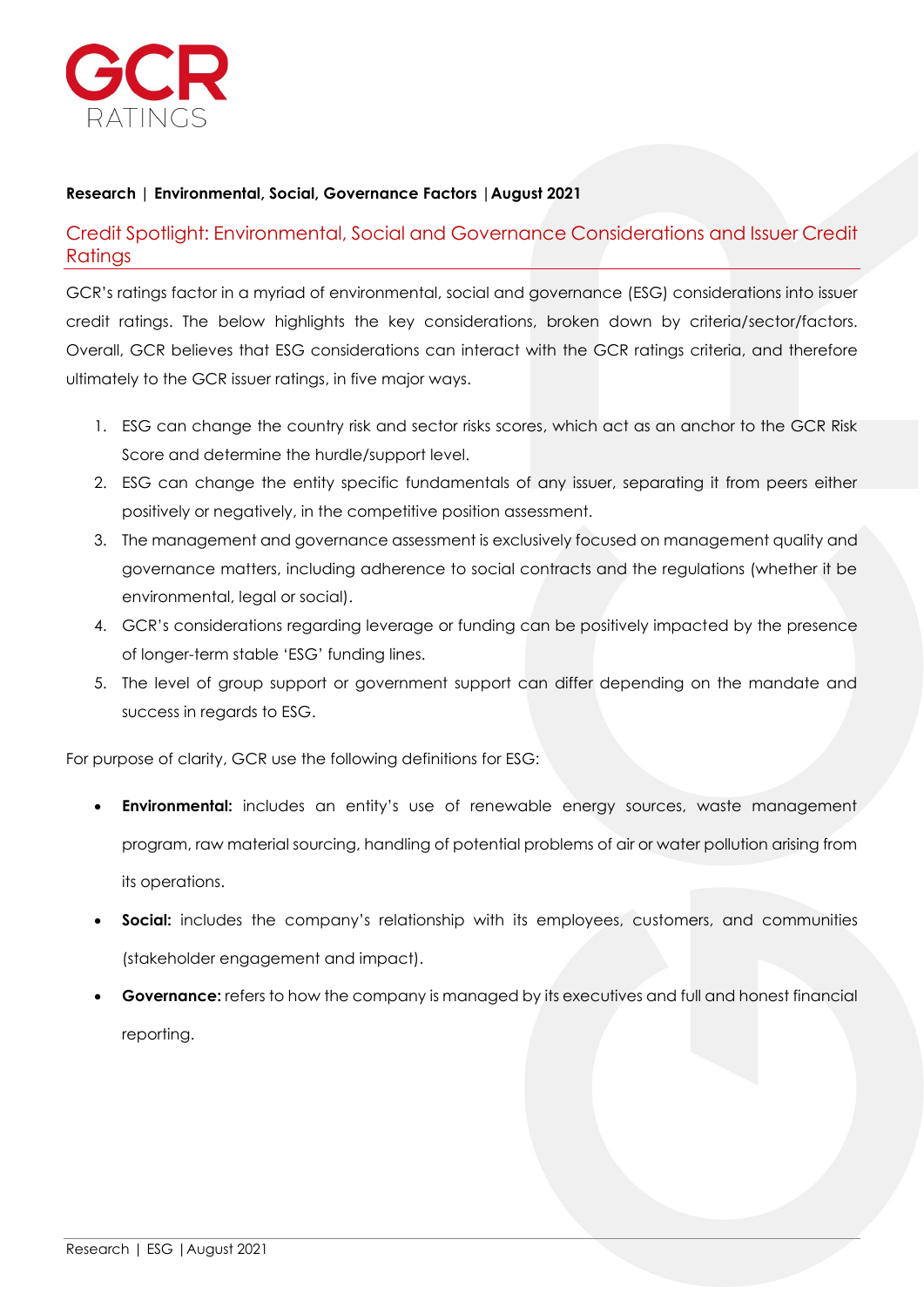

| <b>Factors</b>                       | <b>Criteria</b>                                                                                                        | <b>Applicable</b>                                                                              | <b>Environmental</b>                                                                                                                                                                                                                                                                                                                                                                               | <b>Social</b>                                                                                                                                                                                                                                                                                                                                                                                                                                             | <b>Governance</b>                                                                                                                                                                                                                                                                                                                                                                                                                                                         |
|--------------------------------------|------------------------------------------------------------------------------------------------------------------------|------------------------------------------------------------------------------------------------|----------------------------------------------------------------------------------------------------------------------------------------------------------------------------------------------------------------------------------------------------------------------------------------------------------------------------------------------------------------------------------------------------|-----------------------------------------------------------------------------------------------------------------------------------------------------------------------------------------------------------------------------------------------------------------------------------------------------------------------------------------------------------------------------------------------------------------------------------------------------------|---------------------------------------------------------------------------------------------------------------------------------------------------------------------------------------------------------------------------------------------------------------------------------------------------------------------------------------------------------------------------------------------------------------------------------------------------------------------------|
| Country Risk                         | Criteria<br>for<br><b>GCR</b><br>the<br>Ratings<br>Framework,<br>Country Risk<br>section from<br>page 9.               | All<br>Issuer<br>Credit<br>Ratings                                                             | The Country Risk Score analyses and will<br>negative adjust<br>for<br>commodity<br>concentrations<br>and<br>other<br>environmental risks under the Economic<br>Risk Score and adjustments.                                                                                                                                                                                                         | GCRs core part of the economic<br>strength score, is the GDP per capita,<br>which measure average wealth levels<br>of a population. GCR also use the<br>World Economic Forum Competitive<br>Index (WEFCI), as a core part of the<br>Institutional Score.<br>The WEFCI<br>measures countries<br>using some<br>human capital measures, including<br>health and skills of a population.<br>Weaker scores will lead to lower<br>ratings all else being equal. | GCR use the World Bank Governance<br>Indictors (WBGI) as a core part of the<br>Institutional Score.<br>The WBGI rank<br>countries<br>according<br>to<br>various<br>governance factors.<br>These<br>factors<br>include regulatory quality, rule of law,<br>control of corruption, political stability and<br>absence of violence,<br>voice and<br>accountability,<br>and<br>government<br>effectiveness. Weaker scores will lead to<br>lower ratings all else being equal. |
| Management<br>Governance<br>Criteria | Criteria<br>for<br><b>GCR</b><br>the<br>Ratings<br>Framework,<br>Management<br>&<br>Governance<br>Criteria page<br>26. | All<br>Issuer<br>Credit<br>Ratings                                                             | If there are regulatory risks, reputational<br>risks or other significant environmental<br>lower<br>exposures we<br>can<br>the<br>Management & Governance score. For<br>example if a corporate is using unsound<br>environmental practices that have<br>drawn attention of media, regulators,<br>and investors the Management &<br>Governance score may be lowered.                                | there<br>regulatory<br>risks,<br>If<br>are<br>reputational risks or significant social<br>(staff, customers, or communities)<br>exposures we can lower the score.<br>For example, an entity whose<br>products causes some social harm,<br>which has attracted<br>negative<br>attention of the regulators, media, or<br>investors. Repeat fines for not treating<br>customers fairly could also be a good<br>example.                                      | The Management & Governance Criteria<br>focuses on the Governance of all rated<br>entities and issues. There is a significant<br>breakdown of all the factors GCR looks at<br>in the criteria.                                                                                                                                                                                                                                                                            |
| Group<br>Support                     | Criteria<br>for<br><b>GCR</b><br>the<br>Ratings<br>Framework,<br>page 22.                                              | All<br><b>Issuer</b><br>Credit<br>Ratings when<br>the<br>rated<br>entity is part<br>of a group | If an entity has not performed in line with<br>wider group expectations on its<br>environmental mandate/promises, GCR<br>could lower group support as it could<br>demonstrate lower group controls or a<br>reputation barrier to ongoing support.<br>Conversely, if the entity is responsible for<br>a large amount of the wider groups<br>environmental strategy, we could<br>improve the scores. | If an entity has not performed in line<br>with wider group expectations on its<br>social mandate/promises GCR could<br>lower group support as it could<br>demonstrate lower group controls or<br>a reputation barrier to ongoing<br>support. Conversely, if the entity is<br>responsible for a large amount of the<br>wider groups social strategy we<br>could improve the scores.                                                                        | Weak management and governance<br>within a rating entity could lower group<br>support uplift, as it may demonstrate<br>weak group linkages and operational<br>integration, or present a reputational<br>barrier to ongoing support.                                                                                                                                                                                                                                       |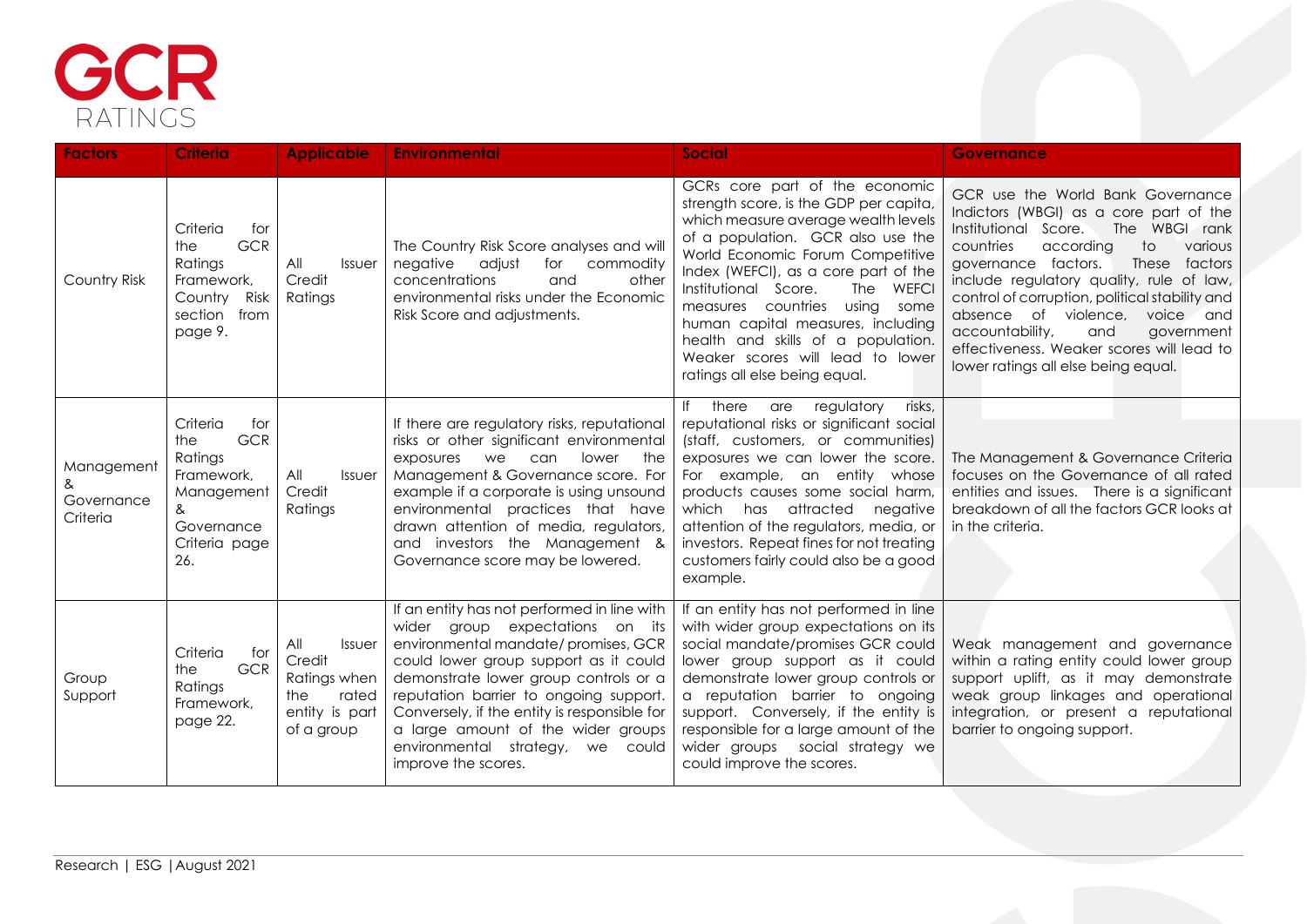| <b>Factors</b>                    | <b>Criteria</b>                                                        | <b>Applicable</b>                                                               | <b>Environmental</b>                                                                                                                                                                                                                                                                                                                                                                                                                                                                                                                                                                                                                                                                                                                                                                                                                                                          | <b>Social</b> | <b>Governance</b>                                                                                                                                                                                                                     |
|-----------------------------------|------------------------------------------------------------------------|---------------------------------------------------------------------------------|-------------------------------------------------------------------------------------------------------------------------------------------------------------------------------------------------------------------------------------------------------------------------------------------------------------------------------------------------------------------------------------------------------------------------------------------------------------------------------------------------------------------------------------------------------------------------------------------------------------------------------------------------------------------------------------------------------------------------------------------------------------------------------------------------------------------------------------------------------------------------------|---------------|---------------------------------------------------------------------------------------------------------------------------------------------------------------------------------------------------------------------------------------|
| Financial<br>Institutions         | Criteria<br>for<br>Rating<br>Financial<br>Institutions                 | Banks and non-<br>bank financial<br>institutions<br>issuer<br>credit<br>ratings | GCR factor in ESG into the competitive position and funding/liquidity. As we<br>believe strong ESG fundamentals can improve the franchise of a financial<br>institutions and provide greater access to stable funding. An example of this<br>would be when the financial institution has an explicitly social or green<br>mandate, success of which is demonstrated by the loan or equity investment<br>book, or when a significant percentage of funds originate from social or green<br>funds. This is particular true when analysing Development Banks. Evidence of<br>relatively weaker / reputationally damaging ESG practices, could bring down<br>the competitive position assessment.                                                                                                                                                                                 |               | Governance and transparency are a<br>key factor in the country & sector risk<br>score. Management & Governance is a<br>key factor within the business profile<br>component.                                                           |
| Financial<br>Services<br>Criteria | Criteria<br>for<br>Rating<br>Financial<br>Services                     | Financial<br>services entity<br>issuer<br>credit<br>ratings                     | GCR view FSCs much in the same way as we look at Financial Institutions.<br>However, typically such entitles are smaller and have a more focused<br>strategy/mandate. Any green or social mandates will be included in the<br>competitive position, if we consider it to be an advantage/niche. We would<br>also positively view mandated social/green funding. Conversely, if the entity is<br>involved in any relatively unsound environmental or social practices, we could<br>lower score.                                                                                                                                                                                                                                                                                                                                                                                |               |                                                                                                                                                                                                                                       |
| Asset<br>Management<br>Ratings    | Criteria<br>for<br>Rating Asset<br>Managers                            | Asset<br>Managers                                                               | Asset Managers are increasingly driven by ESG considerations, as investors are<br>more focused on the ethical returns. Should an asset manager be able to<br>demonstrate a mandate, or stronger track-record of ESG investing than market<br>peers or completive positioning due to the ESG consideration we could uplift<br>the competitive position assessment.                                                                                                                                                                                                                                                                                                                                                                                                                                                                                                             |               |                                                                                                                                                                                                                                       |
| Supranational<br>Criteria         | Criteria<br>for<br>Rating<br>Supranational<br>Institutions<br>Criteria | Supranational<br>Entities,<br>typically banks<br>and insurers.                  | As inherently mandated institutions, ESG considerations play a significant role in<br>the ratings of Supranational Institutions. Specifically, within the business profile,<br>GCR examine the mandate and track-record of successfully delivering against<br>its own goals. Typically, these are infrastructural or trade led mandates within<br>our core markets. When considering the assessment, a Supranational can only<br>get positive scores if they have a positive developmental impact, with a track<br>record of addressing the needs of member states. Furthermore, GCR will<br>analyse the loan book and the funding book (premiums for supranational<br>insurers) for evidence of a strong ESG focus, potentially lowering cores for<br>Supranational that do not exhibit stronger than average characteristics versus<br>local private sector banks/insurers. |               | Governance and transparency are a<br>key factor in the country & sector risk<br>score. Management & Governance is a<br>key factor within the business profile<br>component.                                                           |
| <b>Fund Ratings</b>               | Criteria<br>for<br><b>Fund Ratings</b>                                 | <b>Fund Ratings</b>                                                             | Funds which significantly differentiate themselves from market peers, in regards<br>to investments into environmentally or socially focused entities or bonds, may<br>be uplifted in the weighted average credit quality assessment.                                                                                                                                                                                                                                                                                                                                                                                                                                                                                                                                                                                                                                          |               | Management & Governance is a key<br>part of the Management Assessment for<br>each fund. Shortfalls in management<br>structures, operations, governance or<br>regulatory adherence could bring down<br>the assessment and the ratings. |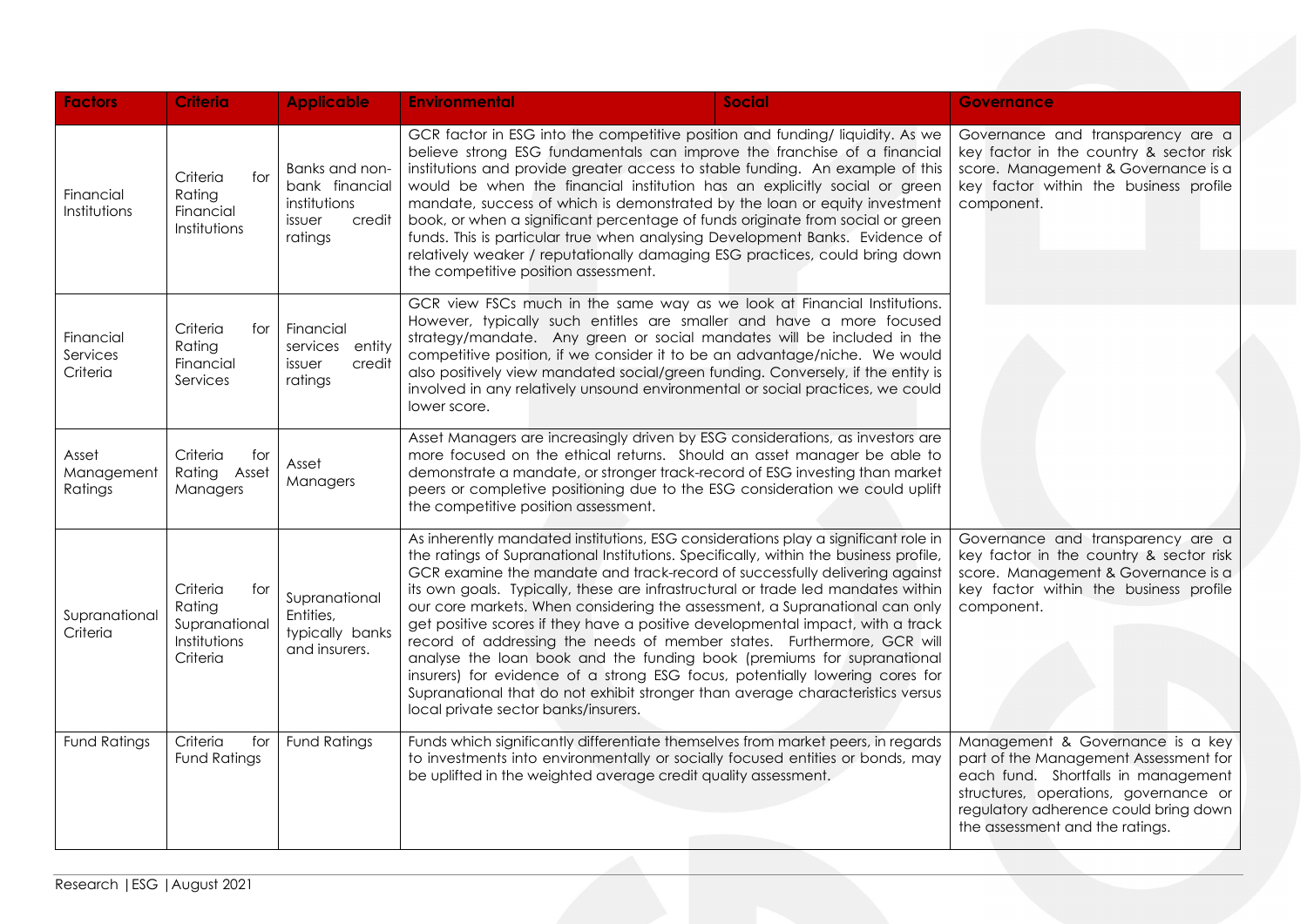| <b>Factors</b>                     | <b>Criteria</b>                                                                                         | <b>Applicable</b>                         | <b>Environmental</b>                                                                                                                                                                                                                                                                                                                                                                                                                                                                                                                                                                                                                                                                                                                                                                                                                                                                                   | <b>Social</b>                                                                                                                                                                                                                                                           | <b>Governance</b>                                                                                                                                                                                                                                                                                                                                         |
|------------------------------------|---------------------------------------------------------------------------------------------------------|-------------------------------------------|--------------------------------------------------------------------------------------------------------------------------------------------------------------------------------------------------------------------------------------------------------------------------------------------------------------------------------------------------------------------------------------------------------------------------------------------------------------------------------------------------------------------------------------------------------------------------------------------------------------------------------------------------------------------------------------------------------------------------------------------------------------------------------------------------------------------------------------------------------------------------------------------------------|-------------------------------------------------------------------------------------------------------------------------------------------------------------------------------------------------------------------------------------------------------------------------|-----------------------------------------------------------------------------------------------------------------------------------------------------------------------------------------------------------------------------------------------------------------------------------------------------------------------------------------------------------|
| Insurance                          | Criteria<br>for<br>Rating<br>Insurance<br>Companies                                                     | Insurance and<br>Reinsurance<br>Companies | ESG can impact the GCR financial Strength Ratings on insurance<br>companies in one of three ways. Firstly, for those institutions that<br>have specific mandates such as covering social risks, rolling out<br>micro-insurance or wider supranational mandates, GCR will<br>examine the success in delivering against the stated mandate in<br>the competitive position. Secondly, within the capitalisation<br>assessment, GCR will examine underwriting/risk assessment<br>processes, capital planning and reinsurance utilisation to see how<br>(re)insurers are able to mitigate future losses from ESG risks. This is<br>particularly true in the management of climate led catastrophe<br>risks. Thirdly, GCR may also bring down the competitive position if<br>we consider that (re)insurers are exposed to potential reputational<br>risk if they exclude or limit coverage to policyholders. |                                                                                                                                                                                                                                                                         | Governance and transparency are a key factor in the<br>country & sector risk score.<br>Management &<br>Governance is a key factor within the business profile<br>component.                                                                                                                                                                               |
| Medical<br><b>Schemes</b>          | Criteria<br>for<br>Rating<br>Insurance<br>Companies,<br>appendix<br>South African<br>Medical<br>Schemes | Medical<br>Schemes                        | appear to be secondary to social for the industry.                                                                                                                                                                                                                                                                                                                                                                                                                                                                                                                                                                                                                                                                                                                                                                                                                                                     | Medical schemes are inherently focused on the membership base<br>therefore the social element covers the quality of cover provided<br>to members. This is inherently part of the competitive position for<br>each medical scheme. At the moment, Environmental concerns |                                                                                                                                                                                                                                                                                                                                                           |
| Structured<br>Finance              | Criteria<br>for<br>Rating<br>Structured<br>Finance<br>Transaction                                       | Structured<br>Finance<br>Criteria         | Not Applicable                                                                                                                                                                                                                                                                                                                                                                                                                                                                                                                                                                                                                                                                                                                                                                                                                                                                                         | Not Applicable                                                                                                                                                                                                                                                          | Legal and corporate independence of the special<br>purpose vehicle is assessed, through governance<br>structure and controls in place. Servicer operational<br>review focuses on management experience, policies<br>and controls. The outcome of the servicer operational<br>review impacts the default probability assumption<br>made for the structure. |
| Project<br>Finance                 | Criteria<br>for<br><b>Rating Project</b><br>Finance<br><b>Transactions</b>                              | Project<br>Finance<br><b>Entities</b>     | Environmentally sound projects and technologies (either for<br>construction or operating phase) provide uplift for the project<br>ratings, as do access to green funds. Furthermore, projects will be<br>assessed for local community impact and involvement.                                                                                                                                                                                                                                                                                                                                                                                                                                                                                                                                                                                                                                          |                                                                                                                                                                                                                                                                         | Legal and corporate independence of the SPV is<br>assessed, through governance structure and controls in<br>place. Project management operational review<br>focuses on management experience, policies and<br>controls.                                                                                                                                   |
| Investment<br>Holding<br>Companies | Criteria<br>for<br>Rating<br>Investment<br>Holding<br>Companies                                         | Investment<br>Holding<br>Companies        | All ESG factors on the investee companies are included in the<br>business profile analysis. Furthermore, if the IHC has been designed<br>on ESG principles it could positively impact the investment track-<br>record.                                                                                                                                                                                                                                                                                                                                                                                                                                                                                                                                                                                                                                                                                 |                                                                                                                                                                                                                                                                         | Governance and transparency are a key factor in the<br>country & sector risk score.<br>Management &<br>Governance a key part of the business profile.                                                                                                                                                                                                     |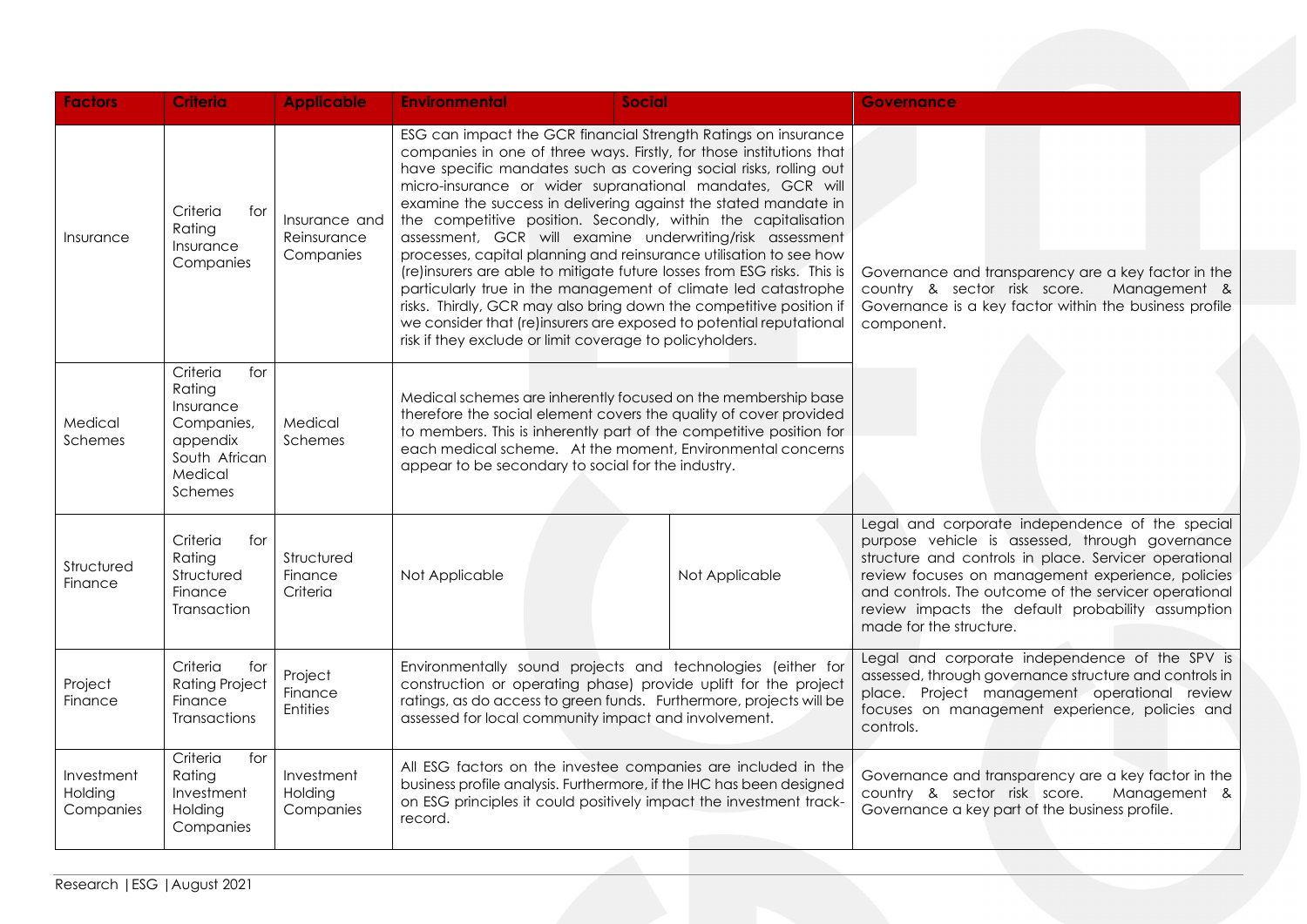| <b>Sectors</b>                               | <b>Criteria</b>                           | <b>Applicable</b>                                                    | <b>Environmental</b>                                                                                                                                                                                                                                                                                                                                                                                                                                             | <b>Social</b>                                                                                                                                                                                                                                                                                                                                                | <b>Governance</b>                                                                                                                                                                                                                                                                      |
|----------------------------------------------|-------------------------------------------|----------------------------------------------------------------------|------------------------------------------------------------------------------------------------------------------------------------------------------------------------------------------------------------------------------------------------------------------------------------------------------------------------------------------------------------------------------------------------------------------------------------------------------------------|--------------------------------------------------------------------------------------------------------------------------------------------------------------------------------------------------------------------------------------------------------------------------------------------------------------------------------------------------------------|----------------------------------------------------------------------------------------------------------------------------------------------------------------------------------------------------------------------------------------------------------------------------------------|
| Corporates                                   | Criteria<br>for I<br>Rating<br>Corporates | All<br>non-<br>financial<br>corporate<br>issuer<br>credit<br>ratings | Environmental factors are initially factored into the<br>sector risk score via industry dynamics and then<br>mitigated or accentuated through the competitive<br>position (see below). We may also provide some<br>uplift in the Leverage & Cash Flow assessment, if we<br>see superior access to stable/low-cost 'green'<br>funding.                                                                                                                            | Social factors are initially<br>factored into the sector risk<br>via<br>industry<br>score<br>dynamics<br>and<br>then<br>mitigated or accentuated<br>through the competitive<br>position (see below). We<br>may also provide some<br>uplift in the Leverage &<br>Cash Flow assessment if we<br>see superior access to<br>stable/low cost- social'<br>funding. | Governance and transparency are key<br>factors in the industry dynamics part of<br>the sector risk score. Management &<br>Governance a key part of the business<br>profile.                                                                                                            |
| which<br>Оf<br>Primary<br>Industries         | Criteria<br>for<br>Rating<br>Corporates   | Mining, Oil &<br>Gas,<br>Agriculture                                 | When rating companies within the primary industry<br>bracket, the competitive position assessment will<br>assess (but not exclusively) the environmental<br>degradation versus rehabilitation, water usage,<br>power supply and usage, and the types of raw<br>product (environmentally hazardous or not)<br>created by the entity against sector averages.                                                                                                      | Social considerations such<br>as employment conditions,<br>safety, community impact,<br>and mine/other licensing<br>requirements are included<br>in the competitive position<br>assessment.                                                                                                                                                                  | Alongside all of the other Management<br>& Governance factors, GCR will look at<br>the entity's compliance with specific<br>environmental regulation and examine<br>the transparency integrity of the<br>tendering and contracting processes, as<br>part of the governance assessment. |
| which<br>Оf<br>Secondary<br>Industries       | Criteria<br>for I<br>Rating<br>Corporates | Construction,<br>Manufacturing<br>and Utilities                      | When rating companies within the secondary<br>industry bracket, the competitive position<br>assessment will take into account environmental<br>factors such as the entity's carbon footprint,<br>adoption of green technologies, management of<br>waste products, water usage, green-field v brown<br>field, up- or recycling of materials, and any ad-hoc<br>strengths and weaknesses against the sector<br>averages assumed in the relevant sector risk score. | Social considerations, such<br>as employment conditions,<br>impact on communities,<br>noise/visual pollution will<br>also be assessed in the<br>competitive position score<br>against the perceived<br>sector averages.                                                                                                                                      | Management & Governance concerns<br>will be broadly similar to other industries,<br>but more focus on the tendering and<br>contracting process, adherence to<br>relevant regulations may be applicable<br>ensuring<br>that<br>and<br>appropriate<br>licenses/permissions are received. |
| Of<br>which<br>Tertiary<br><b>Industries</b> | Criteria<br>for<br>Rating<br>Corporates   | Retail,<br>Hospitality and<br>Services                               | When rating companies operating predominantly<br>in Tertiary sectors, GCR focuses on how the entity<br>manages its carbon footprint, waste management,<br>adoption of green technologies and recycling<br>versus sector averages.                                                                                                                                                                                                                                | The social considerations<br>include<br>employment<br>conditions<br>but<br>also<br>broader<br>considerations<br>the<br>regarding<br>ethical<br>considerations of the entity<br>versus the industry.                                                                                                                                                          | Management & governance concerns<br>are broadly the same as the core<br>criteria, but may have more focus on<br>customer protections and relevant<br>industry regulations.                                                                                                             |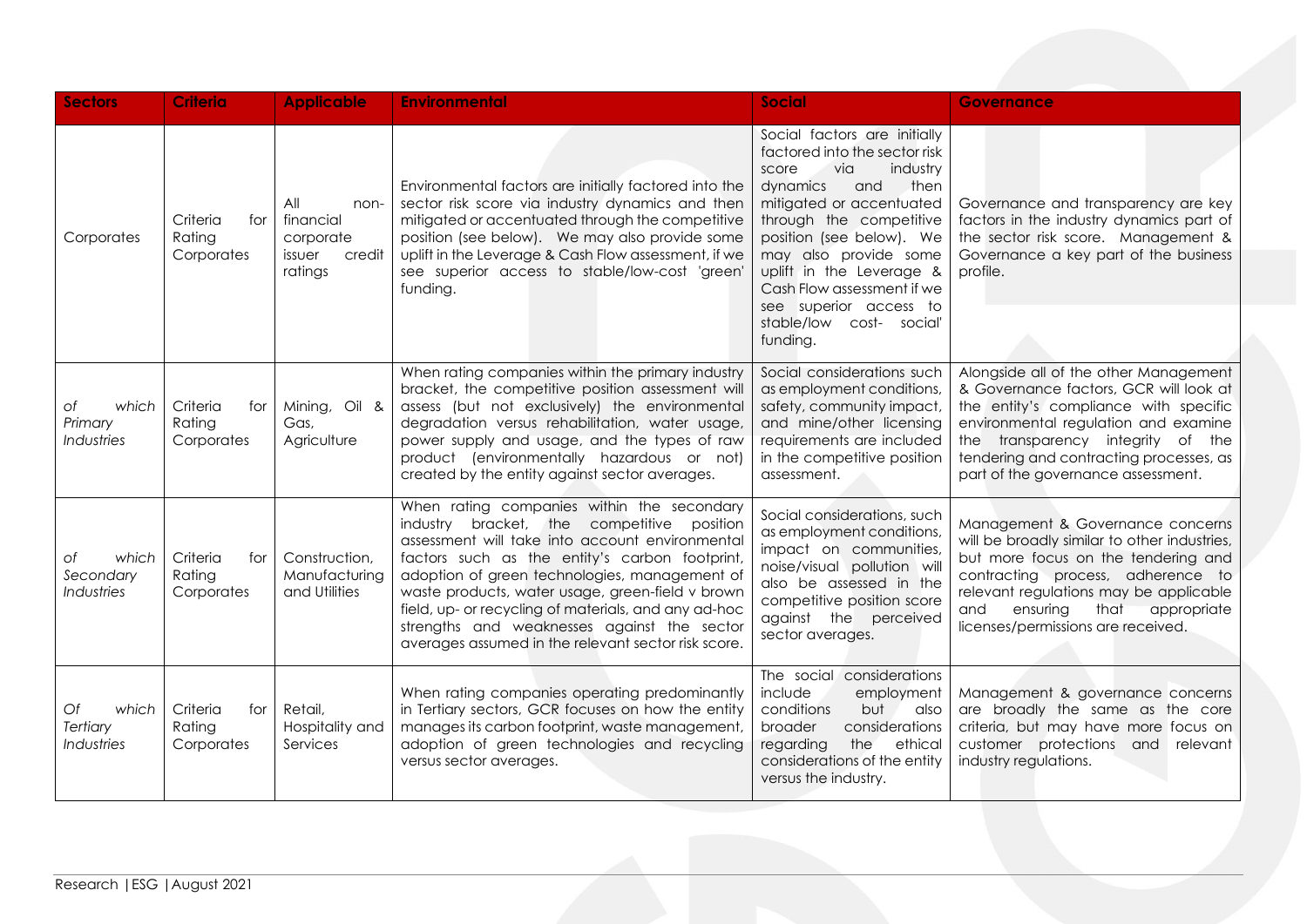| <b>Sectors</b>                        | <b>Criteria</b>                                                                                                 | <b>Applicable</b>                                                                   | <b>Environmental</b>                                                                                                                                                                      | <b>Social</b>                                                                                                                                                                                                                                           | Governance                                                                                                                                                                   |
|---------------------------------------|-----------------------------------------------------------------------------------------------------------------|-------------------------------------------------------------------------------------|-------------------------------------------------------------------------------------------------------------------------------------------------------------------------------------------|---------------------------------------------------------------------------------------------------------------------------------------------------------------------------------------------------------------------------------------------------------|------------------------------------------------------------------------------------------------------------------------------------------------------------------------------|
| &<br>Local<br>Regional<br>Governments | Criteria<br>for<br>Rating Local &<br>Regional<br>Governments                                                    | All<br>local<br>and<br>regional<br>aovernment<br>credit<br><i>issuer</i><br>ratings | Not Applicable                                                                                                                                                                            | development<br>The percentage of<br>versus the<br>budget is<br>expenditure<br>considered<br>in<br>the<br>operating<br>performance score.                                                                                                                | Governance and transparency<br>are a key factor in the sector risk<br>score adjustment to country risk.<br>Management & Governance is a<br>key part of the business profile. |
| <b>REITS</b><br>and<br>Property       | Criteria<br>for<br>Real<br>Rating<br>Estate<br>Investment<br>Companies<br>Other<br>and<br>Property<br>Companies | <b>REITS</b><br>All<br>and I<br>issuer<br>property<br>credit ratings                | Environmental concerns are considered in<br>the property exposure, should it be a<br>differentiator or secure better access to<br>funding then the score could be positively<br>impacted. | Properties that include social housing<br>initiatives could aid the portfolio<br>composition assessment, if it gives any<br>advantages. Portfolios with a high<br>percentage of green star rated<br>buildings could also be a competitive<br>advantage. | Governance and transparency<br>are a key factor in the country &<br>sector risk score. Management &<br>Governance is a key part of the<br>business profile.                  |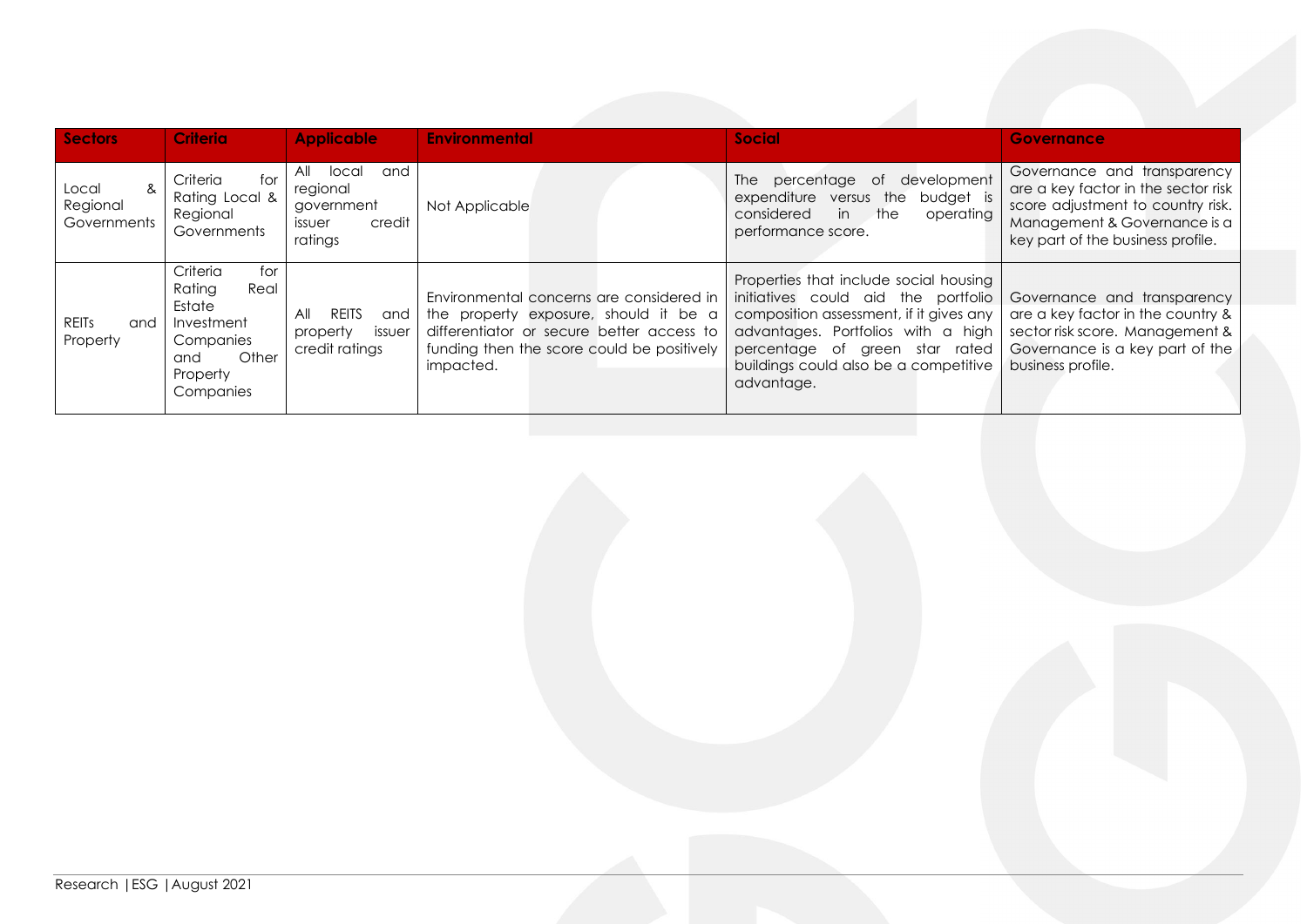

## Analytical Contacts

| Primary analyst            | Matthew Pirnie          | Group Head of Ratings |
|----------------------------|-------------------------|-----------------------|
| Johannesburg, South Africa | MatthewP@GCRratings.com | +27 11 784 1771       |

## Related criteria and research

Criteria for the GCR Ratings Framework, May 2019 GCR Rating Scales, Symbols and Definitions, May 2019 Jurisdictional Supplement for Criteria, July 2020 Criteria for Fund Ratings, July 2020 Criteria for Rating Medical Schemes, May 2019 Criteria for Rating Financial Institutions, May 2019 Criteria for Rating Financial Services Companies, May 2019 Appendix to Criteria for Rating Financial Services Companies: Asset Management Issuer Credit Ratings, Nov 2019 Criteria for Rating Supranational Institutions, May 2019 Criteria for Rating Investment Holding Companies, Nov 2019 Appendix to Criteria for Rating Financial Services Companies: Asset Management Issuer Credit Ratings, Criteria for Rating Insurance Companies, May 2019 FAQ to Criteria for Rating Insurance Companies, Nov 2019 Criteria for Rating Structured Finance Transactions, Sept 2018 Criteria for Rating Consumer Asset Backed Securities, Sept 2018 Criteria for Rating Trade Receivable Secuiritisations, Sept 2018 Criteria for Rating Residential Mortgage Backed Securities, Sept 2018 Criteria for Rating Commercial Mortgage Backed Securities, Sept 2018 Criteria for Rating Asset Backed Commercial Paper, Sept 2018 Criteria for Rating Credit Linked Notes and Repackaging Vehicles, Sept 2018 Criteria for Rating Collateralised Loan Obligation Transactions, Sept 2018 Criteria for Rating Project Finance Transactions, Sept 2018 Global Master Structured Finance Servicer Rating Criteria, Sept 2018 Criteria for Rating Servicer Quality, Sept 2018 Criteria for Rating Corporate Entities, May 2019 Criteria for Rating Real Estate Investment Trusts and Other Commercial Property Companies, May 2019 Criteria for Rating Local and Regional Governments, June 2019